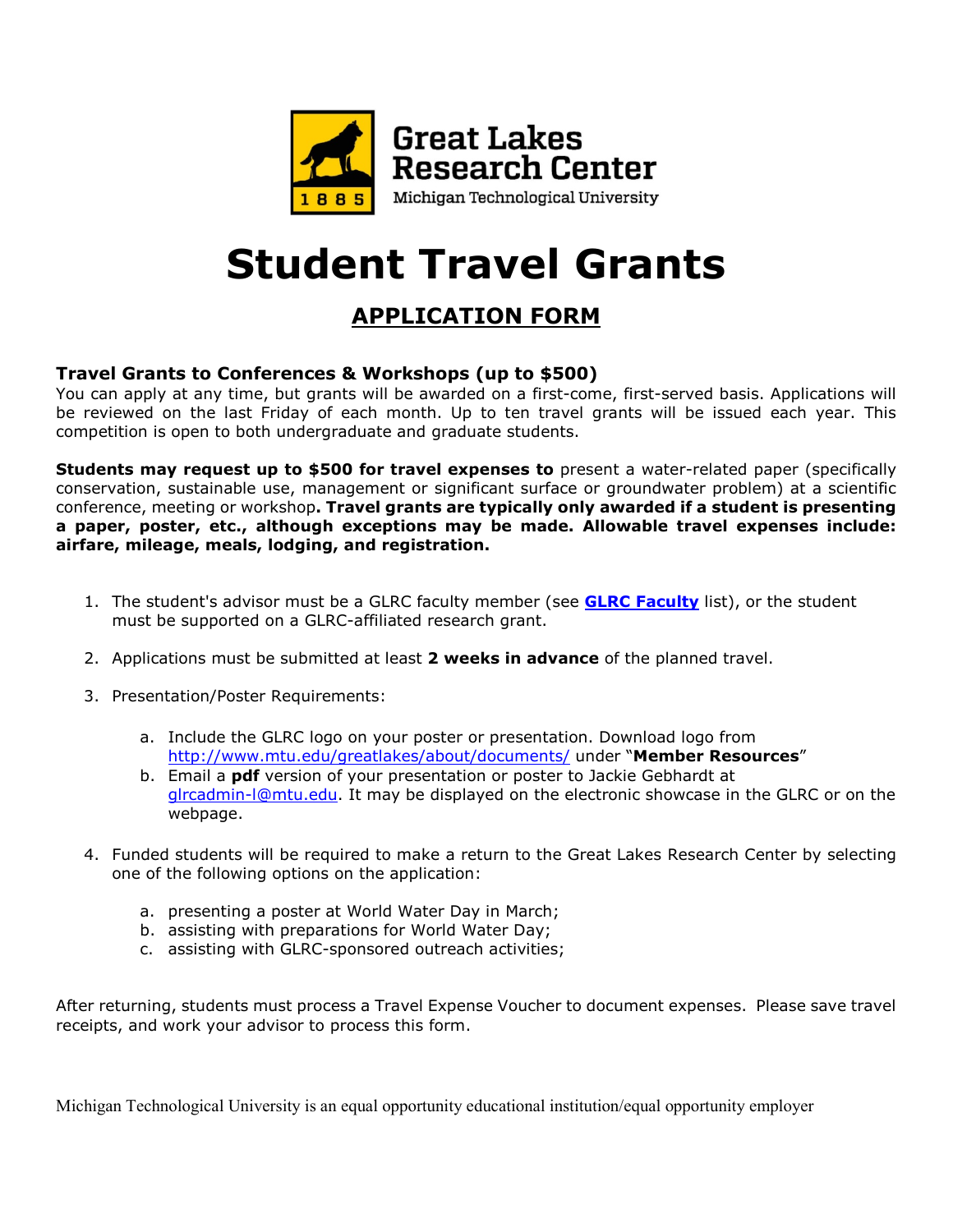### **Travel Grants to Attend Meetings, Conferences & Workshops (up to \$500)**

| First         | Last                                                                                                            |  |                |  |
|---------------|-----------------------------------------------------------------------------------------------------------------|--|----------------|--|
|               | Email __________________________________Department _______________________________Degree Program: BS MS PhD     |  |                |  |
|               |                                                                                                                 |  |                |  |
|               |                                                                                                                 |  |                |  |
| <b>Street</b> | <b>City City</b>                                                                                                |  | State Zip Code |  |
|               | Work Phone: (\equi) \Resonance Compare Phone: (\equi) \Reconomic Compare Cell: \Reconomic Cell: \Reconomic Cell |  |                |  |
|               |                                                                                                                 |  |                |  |
|               |                                                                                                                 |  |                |  |
|               |                                                                                                                 |  |                |  |
|               |                                                                                                                 |  |                |  |
|               |                                                                                                                 |  |                |  |

*Complete the justification for attending this event on the following page.*

| <b>Estimated Expenses: \$</b> | Mileage/Airfare (circle one)  |
|-------------------------------|-------------------------------|
|                               | Meals                         |
|                               | Lodging                       |
|                               | Conference registration       |
|                               | <b>TOTAL COST</b>             |
|                               | <b>Total Amount Requested</b> |
|                               |                               |

#### **I plan to share my experiences with the GLRC by**:

- ☐ Presenting a poster at World Water Day in March
- ☐ Assisting with World Water Day preparations
- ☐ Assisting with GLRC-sponsored outreach activities with Joan Chadde [\(jchadde@mtu.edu\)](mailto:jchadde@mtu.edu)

*Submission of this application automatically registers you as a GLRC student member.*

Applicant's Signature **Date** Date of *Applicant's* Signature Date of *Date* Date of *Date* Date

#### **Return completed application to:**

Jackie Gebhardt [\(glrcadmin-l@mtu.edu\)](mailto:glrcadmin-l@mtu.edu) Great Lakes Research Center, #319 Michigan Technological University 1400 Townsend Dr., Houghton, MI 49931

Michigan Technological University is an equal opportunity educational institution/equal opportunity employer